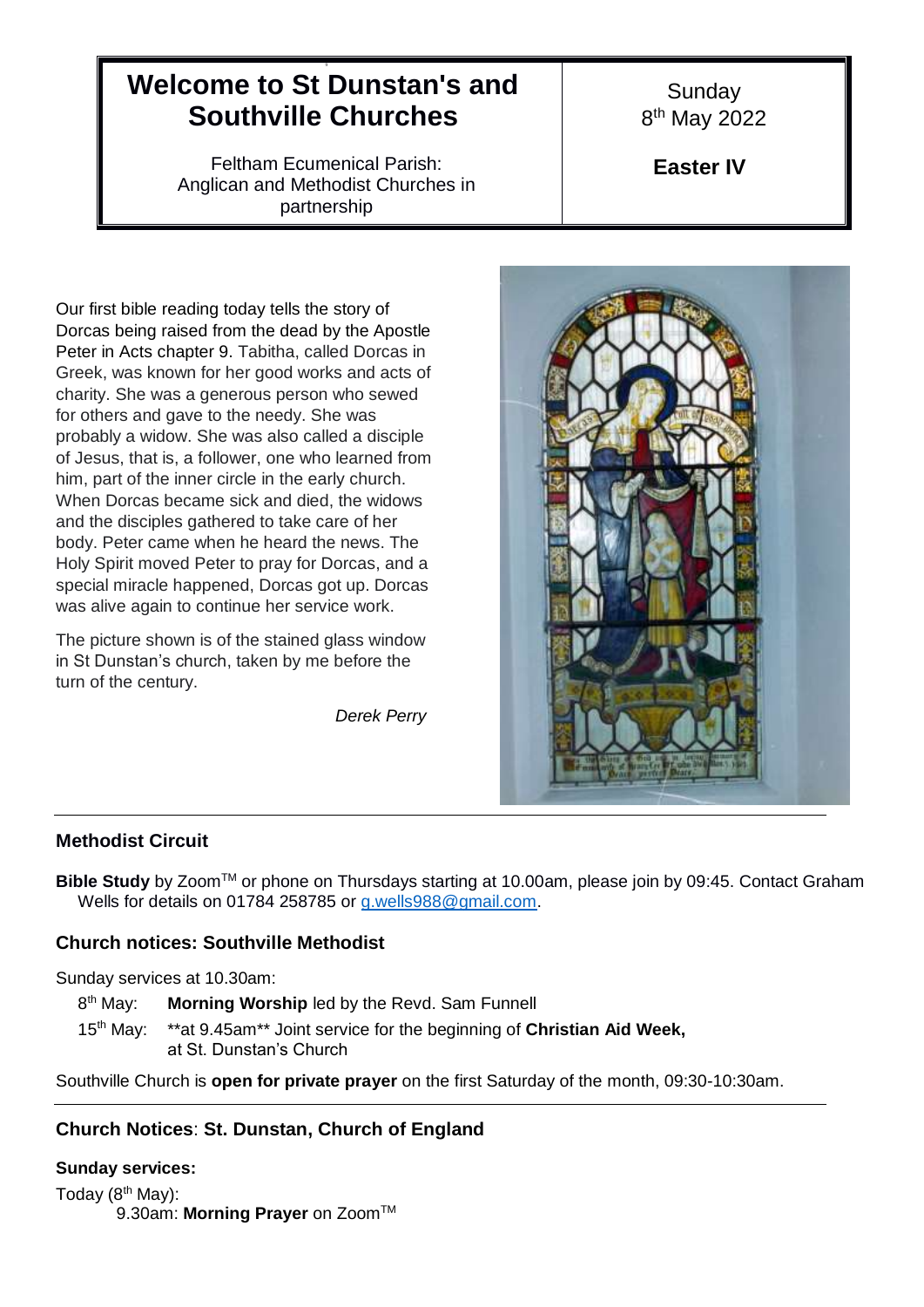9.45am: **Holy Communion** in church (followed by our Annual Meeting at 11, see below)

next Sunday 15th May:

8.00am: **Holy Communion** in church – Rev'd. Dave McClure

9.30am: Morning Prayer on Zoom<sup>™</sup>

9.45am: Joint all-age service with Southville for the beginning of **Christian Aid Week,** in church. Led by Rachel Stuchbury

## **Wednesdays:**

10.00am: **Holy Communion** in Church

## **Regular events**

**Junior church** is normally held on the first Sunday of the month at 9.45am in the Church Centre. **Next meeting will be 12<sup>th</sup> June**, due to Jubilee weekend, and then 3<sup>rd</sup> July.

Every Monday 10.00am to 12 noon (except Bank Holidays): the **Monday drop-in** in the Church Centre. Anyone is more than welcome to drop by.

The fortnightly **Bible study on Zoom™** will next meet on Monday 9<sup>th</sup> May at 8.00pm

Second Thursday of the month, 2.00-4.00pm: **WOT group** (Women on Thursdays) meet in the Church Centre. Next meeting **(**12th May) will include playing bingo and holding a raffle, raising funds for Christian Aid. (See Christian Aid Week section below.)

*Please continue to look after and protect each other when attending our services and events: do not attend with COVID-19 or symptoms.*

## **Roles to be filled**

- **Thank you to Kenneth Deane and John Mockett,** standing down after three years' service on St Dunstan's PCC. **We have at least four places on the PCC** to fill this year. If you are on the electoral roll and would be able to serve please speak to Duncan Forsyth, the parish office or Anne Dollery. And get a nomination form from the back of the church. St Dunstan's needs you! The commitment is a meeting approx. every 6 weeks, and involvement in particular parts of the life of the parish (for example nurture and education, mission, buildings and the churchyard, worship). Many hands (and minds) make light work.
- St Dunstan's Churchwarden(s) are elected at the meeting immediately before the Annual Meeting of the PCC – same day and same time**. Thank you to Duncan Forsyth who has served very faithfully, when the work and responsibility are meant to be shared between two people.**  Duncan is willing to stand again this year. This will be the last year he can be our Church Warden. It would be great if someone could offer to join him as our other Churchwarden; please speak to Duncan if interested.
- Do you have an interest in inter-faith exchange? If so you might consider taking over the role of Secretary to **Hounslow Friends of Faith**, a much-valued local group. The role involves scheduling committee meetings every two months and taking minutes, plus circulating emails about future events to the mailing list. For further information, contact Barbara McIntivey on [info@hounslowfriendsoffaith.org](mailto:info@hounslowfriendsoffaith.org) or 07928 345959.

## **Dates for your diary**

- Today (Sunday) in church at 11:00am: The meeting for **the Election of Church Wardens** and the **Annual Parochial Church Meeting** of St. Dunstan's. Please do stay and attend if you can, especially if you are on the electoral roll. Copies of the Annual Report and Accounts have been sent out by email and hard copies are available at the back of the church.
- Sunday 15<sup>th</sup> May 8am: **Holy Communion service at St Dunstan's**. (The 9.45 am service will be an all age service for Christian Aid Week.)

Wednesday 18th May: **THERE WILL BE NO MIDWEEK SERVICE THIS WEEK**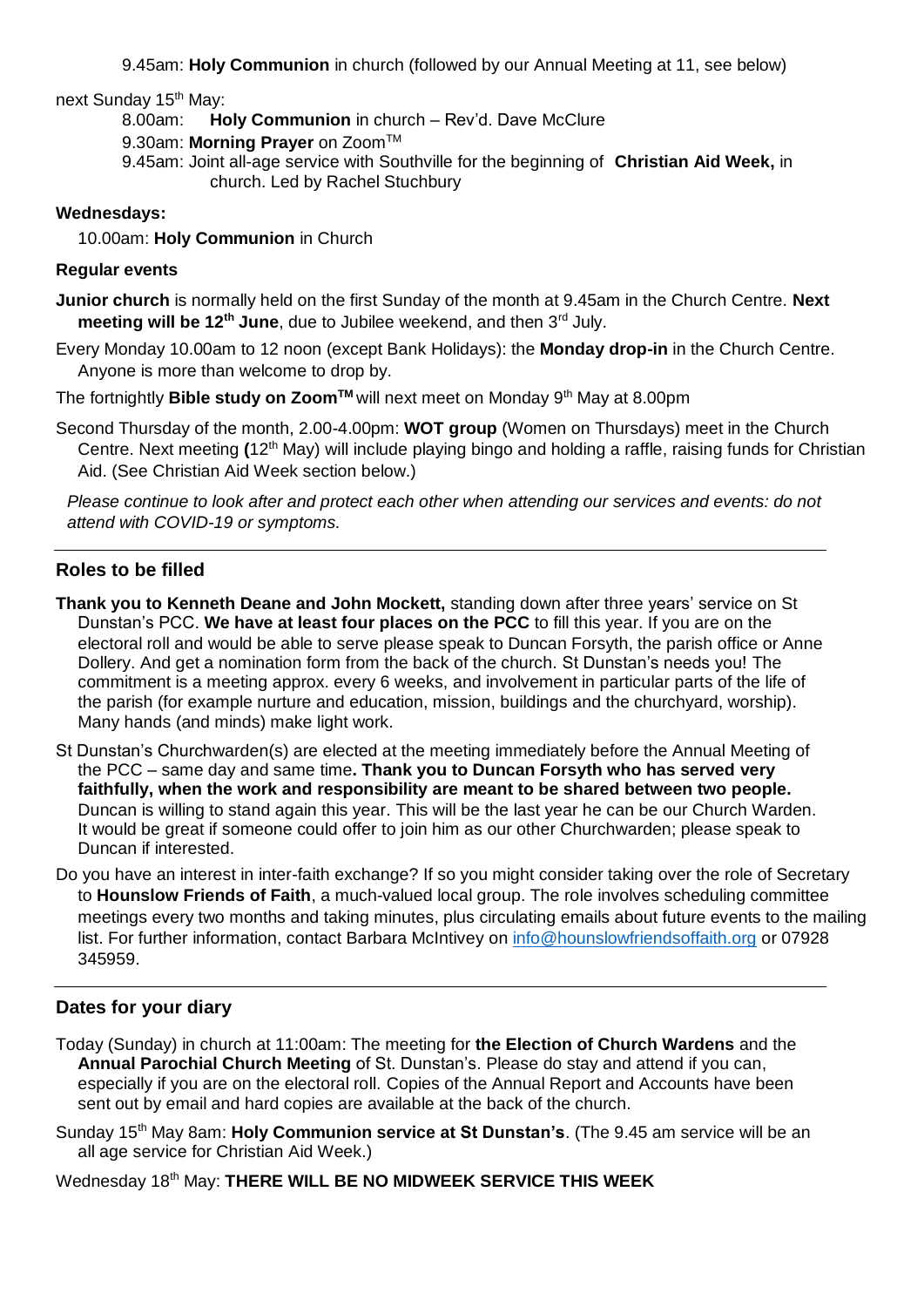- Saturday 21st May 2.30pm for 3pm: Local History Group talk by Alan Rice, entitled **An Enumerator Calls**. In St. Dunstan's Church, accompanied by displays and refreshments. All welcome; permission to use the car park of the Three Horseshoes pub has been kindly granted for this
- Thursday 26th May 8.00pm: **Ascension Day service** at St Dunstan's.
- **26th May – 5 th June**: "Thy Kingdom Come", we are invited to join this global prayer movement which runs from Ascension Day to Pentecost.
- Sunday 5th June **Platinum Jubilee 'Big lunch'** in the church centre garden (or inside if wet). We have had to postpone the BBQ, but would like to offer a social event for the Queen's Jubilee. To give an idea of how many people, please sign up at the back of church, or with the parish office if you would like to join us – all welcome.
- Sunday 19th June 3pm at Woodthorpe Methodist Church, Edinburgh Drive, Laleham, **farewell service for Revd Juliet Ushewokunze.**
- Tuesday 12th July: Farewell service for **Bishop Graham** at St Paul's Hammersmith at 7:30pm, followed by drinks and cake.

## Christian Aid Week 2022 (15<sup>th</sup>-21<sup>st</sup> May)



Thursday 12th May 2.00-4.00pm: **Bingo and raffle for Christian Aid** in the Church Centre; hosted by Women on Thursday but everyone is welcome today, **including men!**

Sunday 15<sup>th</sup> May 9.45am: **Christian Aid service** at St. Dunstan's. A family service, not including Holy Communion.

- Monday 16<sup>th</sup> May 10.00am-12 noon: the Monday drop-in will include a **raffle and extra refreshments,** with a small charge in aid of Christian Aid.
- Saturday 21<sup>st</sup> May 10am-12noon.: **Big Brekkie!** at Southville. Want to change the world over breakfast? Then come and tuck in at our Big Brekkie! We will be serving delicious breakfast baps, fairly traded coffee & tea, alongside a raffle and a quiz all to raise funds for Christian Aid.
- If you want to book to ensure a seat please ring Marilyn Woodley on 07958 737094, if not just turn up on the day.

*Please note:* There is an e-envelope for the Ecumenical Parish:

[https://envelope.christianaid.org.uk/envelope/st-dunstans-church-feltham?channel=status.](https://envelope.christianaid.org.uk/envelope/st-dunstans-church-feltham?channel=status) This means that your donation goes straight to Christian Aid (with Gift Aid if you are a tax-payer); but the amount will be added to the total raised by St. Dunstan's and Southville.

## **People**

Please pray for **Yvonne Robertson, Julie Brown** and all the family who have been bereaved by the death of Yvonne's sister Lesley Stewart.

| <b>Southville Methodist</b> | Tachbrook Road, Feltham TW14 9NU<br>Website: www.southvillemethodistchurch.org.uk<br>Email address: contact-us@southvillemethodistchurch.org.uk<br>Minister: Rev.Juliet.Ushewokunze (0208 890 2783)<br>Email: rev.juliet.ushewokunze@sfmc.org.uk |
|-----------------------------|--------------------------------------------------------------------------------------------------------------------------------------------------------------------------------------------------------------------------------------------------|
| St. Dunstan (C of E)        | St. Dunstan's Road, Feltham TW13 4JY<br>Minister: Rev. Anne Dollery (020 8890 8347)<br>Email: AnneDollery@yahoo.co.uk                                                                                                                            |
|                             | C of E Parish office 39 St. Dunstan's Road, Feltham TW13 4JY<br>(visitors by appointment only) Tel: 020 8890 2011<br>Email: admin@stdunstansfeltham.org.uk<br>Tel: 020 8890 2011                                                                 |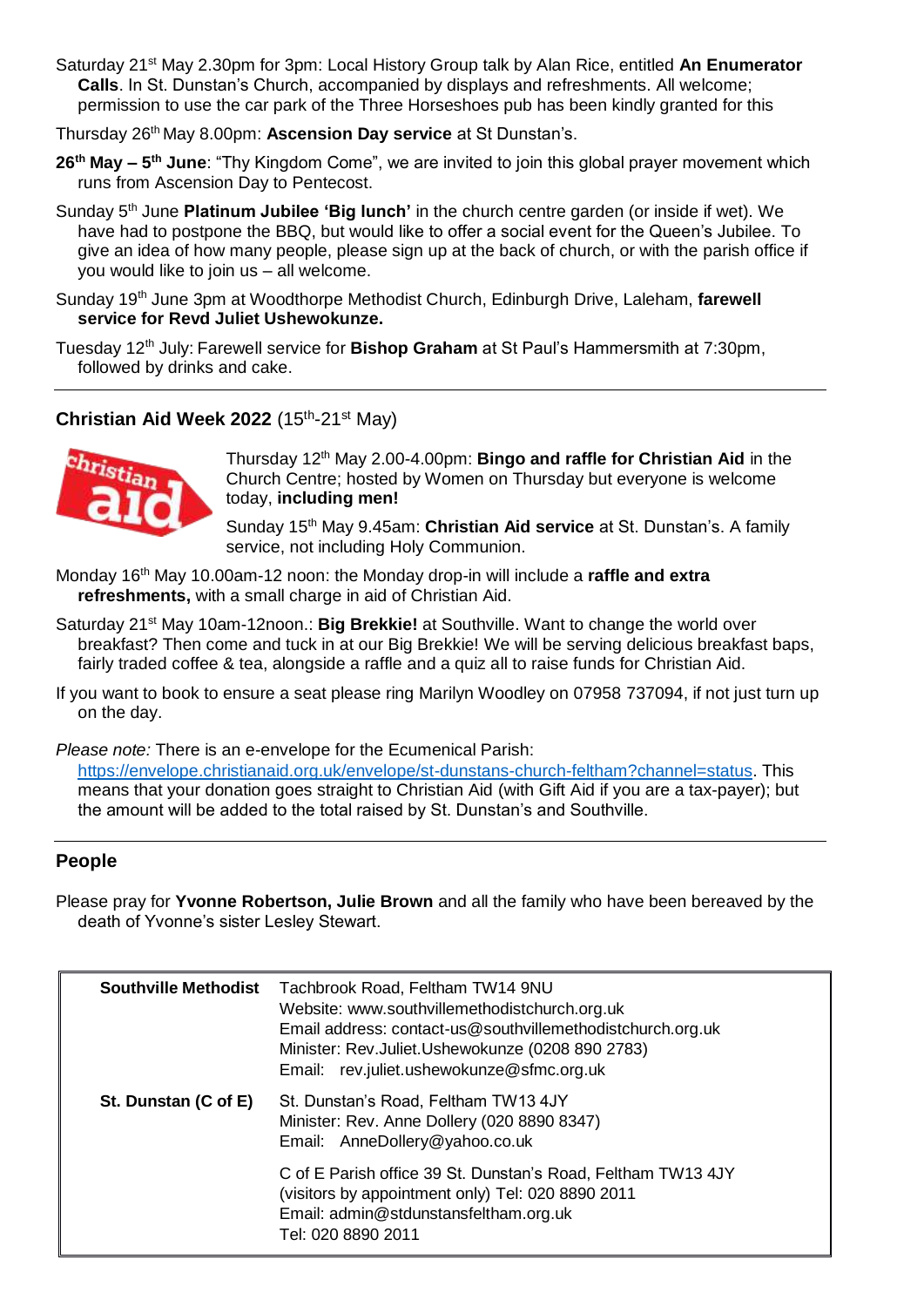Website: www.stdunstansfeltham.org.uk